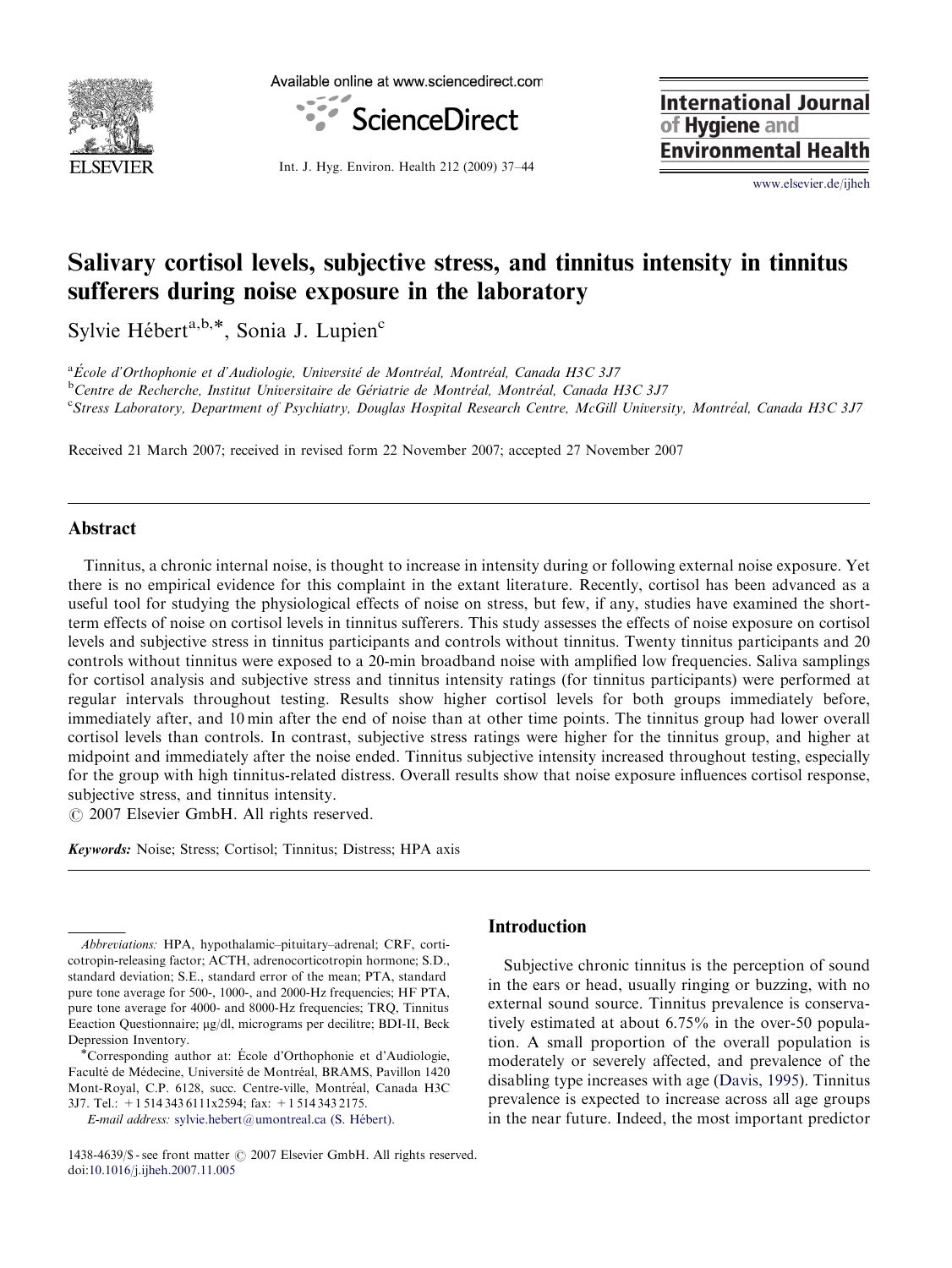of tinnitus presence is hearing loss, especially sensorineural loss associated with age and noise exposure. In the elderly, sensorineural hearing loss is the third most prevalent chronic condition after arthritis and hypertension ([Weinstein, 2000](#page-7-0)). Moreover, prevalence of sensorineural occupational noise hearing loss is increasingly found in young populations ([Vio and Holme, 2005](#page-7-0)), and the World Health Organization is currently compiling burden of disease statistics for tinnitus caused by environmental noise.

Tinnitus primarily produces psychological distress. Earlier studies have reported mood disorders and high levels of anxiety in tinnitus patients (e.g., [Budd and](#page-6-0) [Pugh, 1996](#page-6-0)). Sufferers report that tinnitus severity is exacerbated by stress and fatigue. Although this causal relationship has been incorporated in the classical knowledge on tinnitus (e.g., [Tyler, 2000](#page-7-0); [Henry and](#page-6-0) [Wilson, 2001\)](#page-6-0), it derives from anecdotal and clinical observations (e.g., [Alpini and Cesarini, 2006\)](#page-6-0). Unfortunately, empirical data are lacking. Nevertheless, there is indirect evidence of an association between stress or distress and the clinical course of tinnitus. One retrospective study that measured several stress-related parameters using questionnaires reported that patients with sudden hearing loss and tinnitus had a greater number of stressful events and daily hassles in their lives, along with fewer coping abilities, compared to another clinical group, suggesting that tinnitus is a consequence of stress ([Schmitt et al., 2000](#page-7-0)). Another study found beneficial effects of a relaxation therapy programme on the stress-related immunological parameter tumour necrosis factor of tinnitus patients, especially those with high distress ([Weber et al., 2002\)](#page-7-0). Predictive factors for tinnitus severity (not presence) are anxiety disorders ([Holgers et al., 2000, 2005\)](#page-6-0) and poor well-being at onset ([Holgers et al., 2005;](#page-6-0) [Schmitt et al., 2000\)](#page-7-0). Hearing loss plays only a moderate role. Psychosocial stress and environmental problems are also more common in patients with severe tinnitus than in patients with less severe tinnitus, where severity is defined as absence from work for more than 1 month and more than three visits to the therapist or audiologist physician [\(Holgers et al.,](#page-6-0) [2005\)](#page-6-0). In addition, cognitive behaviour therapy is deemed the most promising therapy for tinnitus individuals, possibly because it reduces stress and distress through the development of coping strategies ([Andersson et al., 2002](#page-6-0)).

In a recent study (Hébert and Lupien, 2007), we found that subjective tinnitus intensity did not increase in participants undergoing psychosocial stress (e.g., public speaking), although subjective stress levels did. This suggests the absence of a time-locked relationship between stress increase and tinnitus intensity, at least in the time window we considered (i.e., about 1 h). It is also possible that the subjective measure, a Likert-type scale, was insufficiently sensitive to capture tinnitus variations. Finally, psychosocial stress may not be the right stimulus to increase tinnitus intensity. In any case, the precise relationship between tinnitus intensity and stress remains largely unclear, as well as the conditions that trigger tinnitus' increase. Note that we observed a blunted and delayed cortisol response to psychosocial stress in tinnitus participants compared to controls in that study (Hébert and Lupien, 2007).

Loud noise (i.e., unwanted sound) is reported to increase tinnitus intensity. The effects of external noise (or sound) on tinnitus fluctuations are mixed. Presented at low levels, external sound is known to mask tinnitus, especially when the sound's spectral properties closely match those of tinnitus ([Vernon and Meikle, 2003\)](#page-7-0). Tinnitus may then disappear for durations of several seconds to several minutes, after which it reappears. This is known as ''residual inhibition.'' When sounds are presented at moderate and high levels, however, the effects on tinnitus intensity are unknown. Studies have shown that tinnitus patients have abnormal brain responses to moderately loud external sounds [\(Lock](#page-6-0)[wood et al., 1998;](#page-6-0) [Walpurger et al., 2003](#page-7-0)), although the impact on tinnitus intensity was not reported. In a previous study (Hébert et al., 2004), we measured sensitivity to external noise psychometrically (using a questionnaire) in tinnitus participants and controls without tinnitus. Tinnitus participants were divided into two groups according to tinnitus-related distress (low vs. high). We found high levels of self-reported noise sensitivity in both groups compared to controls, and particularly in the high-distress group, where it approached strong auditory sensitivity (two standard deviations above the mean for the general population). This group also exhibited behaviours that interfered with day-to-day functioning, for instance, avoiding social situations involving noise exposure. Here again, no direct evidence linked tinnitus intensity to loud noise exposure.

Another, independent line of research has shown deleterious effects of noise exposure on the body, particularly the endocrine stress system. One hormone that has received particular attention is salivary cortisol, considered an excellent stress marker [\(Kirschbaum](#page-6-0) [and Hellhammer, 1994\)](#page-6-0). Cortisol has recently been suggested as a useful tool to measure noise-related stress ([Bigert et al., 2005\)](#page-6-0). Cortisol is the principal hormonal product of the human hypothalamic–pituitary–adrenal (HPA) axis, a close-looped endocrine system. It is secreted naturally following a circadian rhythm (basal cortisol) and is also secreted periodically following perceived stress (reactive cortisol). Thus, following the rapid release of corticotropin-releasing factor (CRF) by the hypothalamus, the pituitary releases the adrenocorticotropin hormone (ACTH), which in turn triggers the adrenal gland to release glucocorticoids (human cortisol).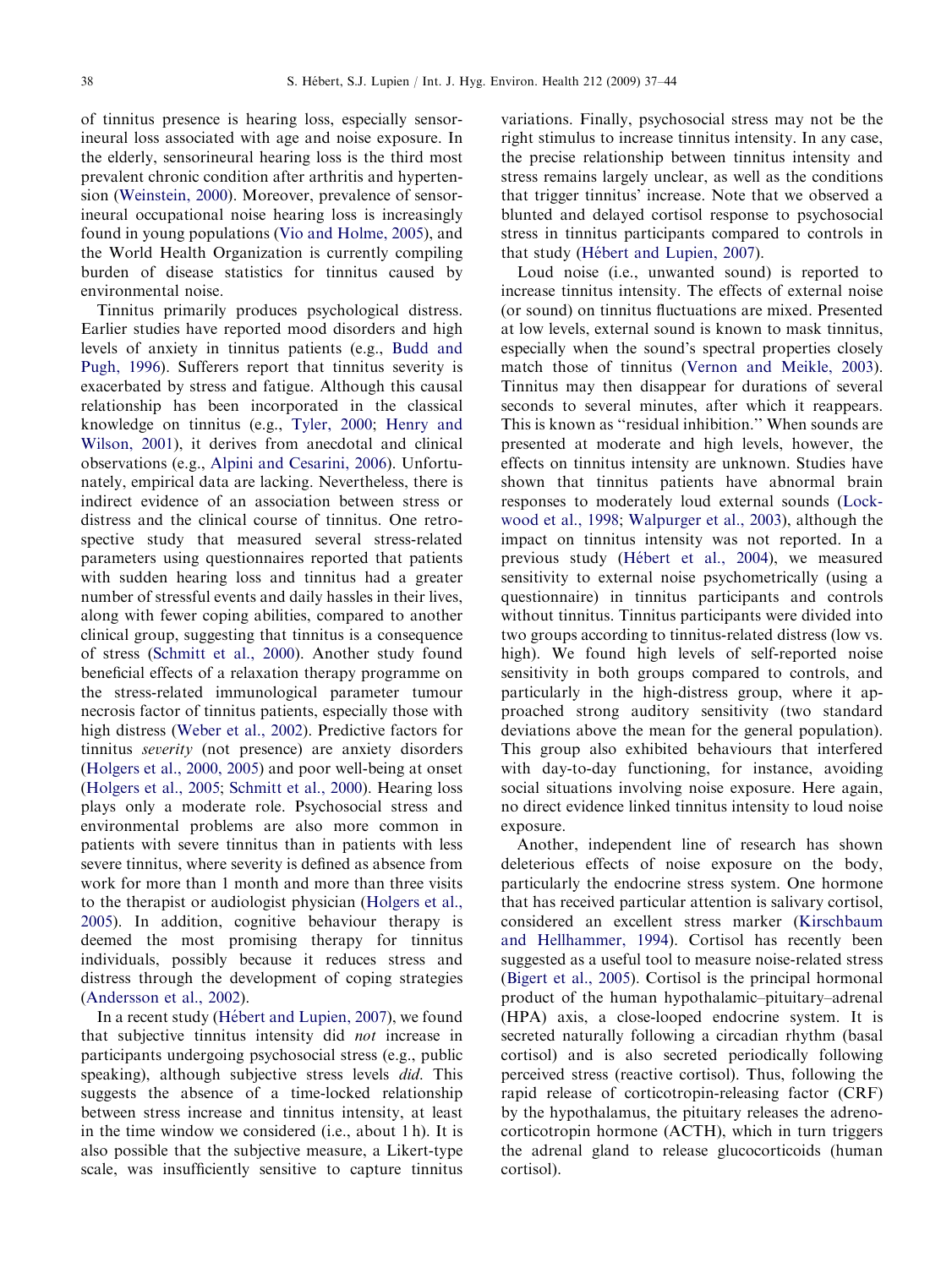Several animal and human studies, in both natural and laboratory settings, have shown that noise acts as a stressor and enhances cortisol levels. For instance, the above-mentioned workers who were exposed to high ambient noise levels had lower cortisol secretion, fatigue, and irritability when wearing earmuffs to reduce ambient noise levels [\(Melamed and Bruhis, 1996](#page-6-0)).

Noise sensitivity may modulate cortisol release. [Waye](#page-7-0) [et al. \(2002\)](#page-7-0) recently demonstrated that a 2-h exposure to low levels of low-frequency noise (similar to a common air-conditioner) during mental work increased cortisol levels compared to a flat frequency spectrum noise. However, only subjects who were generally noise sensitive, as determined by their score on a noisesensitivity questionnaire, were affected.

To our knowledge, no study has examined the effects of short-term noise on human cortisol and subjective stress (for a review, see [Babisch, 2003\)](#page-6-0) or subjective tinnitus intensity. Yet noise is an increasingly annoying presence in our surroundings, due to social/leisure (audio devices, rock concerts, fireworks, toys, etc.) and environmental (urban life, traffic, etc.) phenomena. Since noise and stress are ever more pervasive and tinnitus is ever more prevalent, the relationships between them need to be investigated.

This study aimed to investigate whether short exposure to loud noise increases cortisol levels, subjective stress, and tinnitus intensity ratings in tinnitus participants and controls without tinnitus. Carefully selected participants were exposed to an 80 dBA continuous noise lasting 20 min with a 2-min midpoint pause. Salivary cortisol sampling, subjective stress ratings, and tinnitus intensity ratings (in tinnitus participants) were performed at regular intervals throughout testing and until 60 min afterwards. In view of our previous results (Hébert and Lupien, 2007), we hypothesized that the tinnitus group would display a flat cortisol response to stress compared to controls, but would rate tinnitus intensity increasing higher throughout the noise exposure and show subjective stress similar to controls. Controls were expected to display maximum cortisol levels at about 30 min after noise initiation (at time  $+30$ , with gradual decrease in the silence that followed.

## Method

## Participants

Twenty adults with tinnitus and 20 adults without tinnitus, all having similar socioeconomic backgrounds, participated in the study. Most participants  $(n = 35)$ took part in a second protocol reported elsewhere (Hébert and Lupien, 2007). The two protocols were separated by several days and the order was counterbalanced across groups.

The tinnitus group contained 10 women and 10 men and the control group contained nine women and 11 men. All women were post-menopausal. Socio-demographic variables, hearing status, and tinnitus characteristics (tinnitus participants) are presented in Table 1. Both groups had similar education  $(t(36) = -1.46$ ,  $p = .16$ ) and age ( $t < 1$ ) profiles.

Inclusion criteria for all participants were strict. All participants were in good health, and none had a medical condition or took medication that could interfere with the functioning of the HPA axis responsible for cortisol secretion. None had a recent history of psychiatric or neurological disease or dependence on alcohol or other drugs. All participants were nonsmokers. Although the presence of depressive symptomatology (as assessed by the BDI-II questionnaire) was

Table 1. Socio-demographic, hearing, and tinnitus characteristics of groups

|                                  | Tinnitus ( $n = 20$ ) | Controls $(n = 20)$ | $\boldsymbol{p}$ |  |
|----------------------------------|-----------------------|---------------------|------------------|--|
| Age                              |                       |                     |                  |  |
| Mean $(S.D.)$                    | 67.9(6.1)             | 68.8(5.5)           | n.s.             |  |
| Range                            | $56 - 78$             | $61 - 77$           |                  |  |
| Education                        |                       |                     |                  |  |
| Mean $(S.D.)$                    | 12.9(4.7)             | 14.9(3.3)           | n.s.             |  |
| Range                            | $7 - 23$              | $10 - 19$           |                  |  |
| Hearing threshold                |                       |                     |                  |  |
| Standard PTAs (S.D.)             | 34.4 (15.8)           | 18.5(6.9)           | $-.001$          |  |
| PTAs HF (S.D.)                   | 54.2 (16.3)           | 42.8(16.1)          | $-.04$           |  |
| Tinnitus duration in years       |                       |                     |                  |  |
| Mean $(S.D.)$                    | 14.5(9.7)             |                     |                  |  |
| Range                            | $1.5 - 35$            |                     |                  |  |
| Tinnitus-related distress (S.D.) | 19.9(10.3)            |                     |                  |  |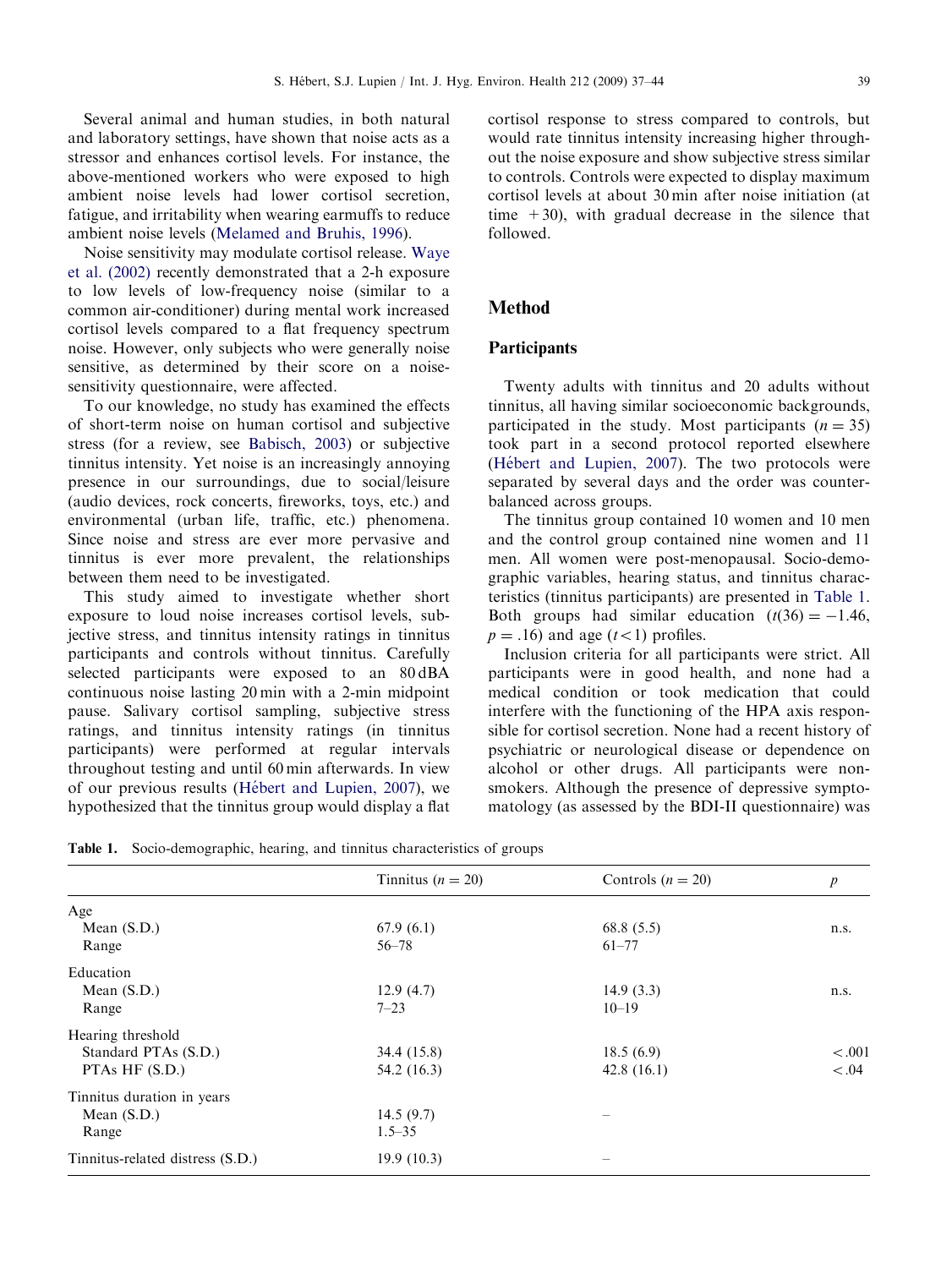not an exclusion criterion per se, participants who took anti-depressant drugs were excluded due to possible interference with HPA activity. None of the 19 postmenopausal women were taking hormone replacement therapy at the time of testing.

#### Auditory testing

Hearing loss was assessed by audiogram, using the standard Hughson–Westlake procedure in a soundproof booth with a clinical audiometer and insert phones (Interacoustics AC40, ANSI S3.6 norms, 1989). Pure tone averages (PTA) were calculated for standard frequencies (500–1000–2000 Hz, hereafter PTAs) and higher frequencies (4000 and 8000 Hz, hereafter HF PTAs), since tinnitus is usually associated with hearing loss in this frequency range. No significant differences were found between men and women on PTAs or HF PTAs (both  $ts < 1$ ) or between left and right ear on HF PTAs  $(p = .30)$ , although there was a difference in favour of the left ear on the PTAs,  $t(39) = 2.13$ ,  $p < .04$ . PTAs and HF PTAs were averaged across ears for further analysis. As expected, the tinnitus groups had slightly higher detection thresholds than the control group for both PTAs  $(t(38) = 4.12, p < .001)$  and HF PTAs  $(t(38) = 2.15, p < .04)$ .

Behavioural data were obtained on each participant using questionnaires with good psychometric properties. Tinnitus-related distress was assessed by a French version of the Tinnitus Reaction Questionnaire (TRQ) (validated French version: [Meric et al., 2000;](#page-7-0) original English version: [Wilson et al., 1991](#page-7-0)). Sensitivity to external sounds was assessed with the Hyperacusis questionnaire ([Khalfa et al., 2002](#page-6-0)). Global scores on this questionnaire are divided into three subscales corresponding to various aspects of intolerance to external sounds in everyday life: attentional, social, and emotional. A score of 28 (mean for a general population sample+2 S.D.) was determined as strong auditory hypersensitivity. Presence of depressive symptomatology (BDI-II, [Beck, 1997](#page-6-0)) was also assessed.

#### Subjective rating scales

At each sampling time, participants were asked to rate their subjective stress and subjective tinnitus intensity (for tinnitus participants) on a 10-point Likert-type scale. The stress scale ranged from 0 (no stress) to 10 (very stressed), and tinnitus scale ranged from 0 (no tinnitus) to 10 (tinnitus very intense).

#### Saliva samples analyses

Salivary samples were taken with Salivettes (Starsteadt) at regular intervals (see procedure section) and stored at  $-80$  °C. All 216 salivary samples were recoded for blind analysis before being sent to the Douglas Hospital Centre in Montreal. Cortisol levels were determined by specific radioimmunoassay using a commercial kit (DSL-2000, Sanofi Diagnostics, Montreal, Canada). The inter-assay coefficient of variation from previous studies at the Douglas Hospital Research Laboratories was  $7.5\%$  (on a range of  $0.8-1.2 \mu g/dl$  dose).

#### Procedure

Participants were exposed to a low-frequency flat spectrum hissing noise (125–2000 Hz) with additional sound pressure in the 31.5–125-Hz frequencies (similar to the method used by [Waye et al., 2002](#page-7-0)) resembling a fan. The noise was constructed using Cool Edit and delivered by a PC-controlled Technics SA-EX140 amplifier. It was presented to all participants through TDH-39P (Telephonics Co., Farmingdale, NY, USA) earphones at 80 dBA in each ear, as measured by a Larson Davis sound level meter, an AEC101 artificial ear and a 2559 microphone. Participants were exposed to the noise for 20 min with a 2-min midpoint pause for cortisol sampling. Noise level was chosen within safety standards and to minimize potential loudness differences between groups due to loudness recruitment (i.e., high-level loudness is perceived as similar despite hearing threshold differences), thus preventing lengthy level adjustments for each participant.

Participants were seated before a computer screen and asked to perform a standard Stroop task (read the name of a colour or identify ink colour) followed by a target detection task (press the space bar when a red square appears on the screen among foils at random time intervals). These tasks are known to have no effect on cortisol secretion [\(Biondi and Picardi, 1999](#page-6-0)), meaning that any observed cortisol increase would be attributable to noise exposure.

Time of testing (12:30 or 3:00 p.m.) was counterbalanced across groups. The entire procedure took about 1.5 h. The experiment was approved by the Institutional Ethics Committee at the Institut universitaire de gériatrie de Montréal and was conducted with the understanding and consent of each participant.

## **Results**

#### Cortisol data

Mean raw cortisol for each group at each timepoint was used as the dependent variable in an ANOVA, with group (tinnitus vs. control) as the between-subjects variable and time of sampling  $(0, +10, +20, +30, +40,$ and  $+60$  min) as the within-subjects variable. This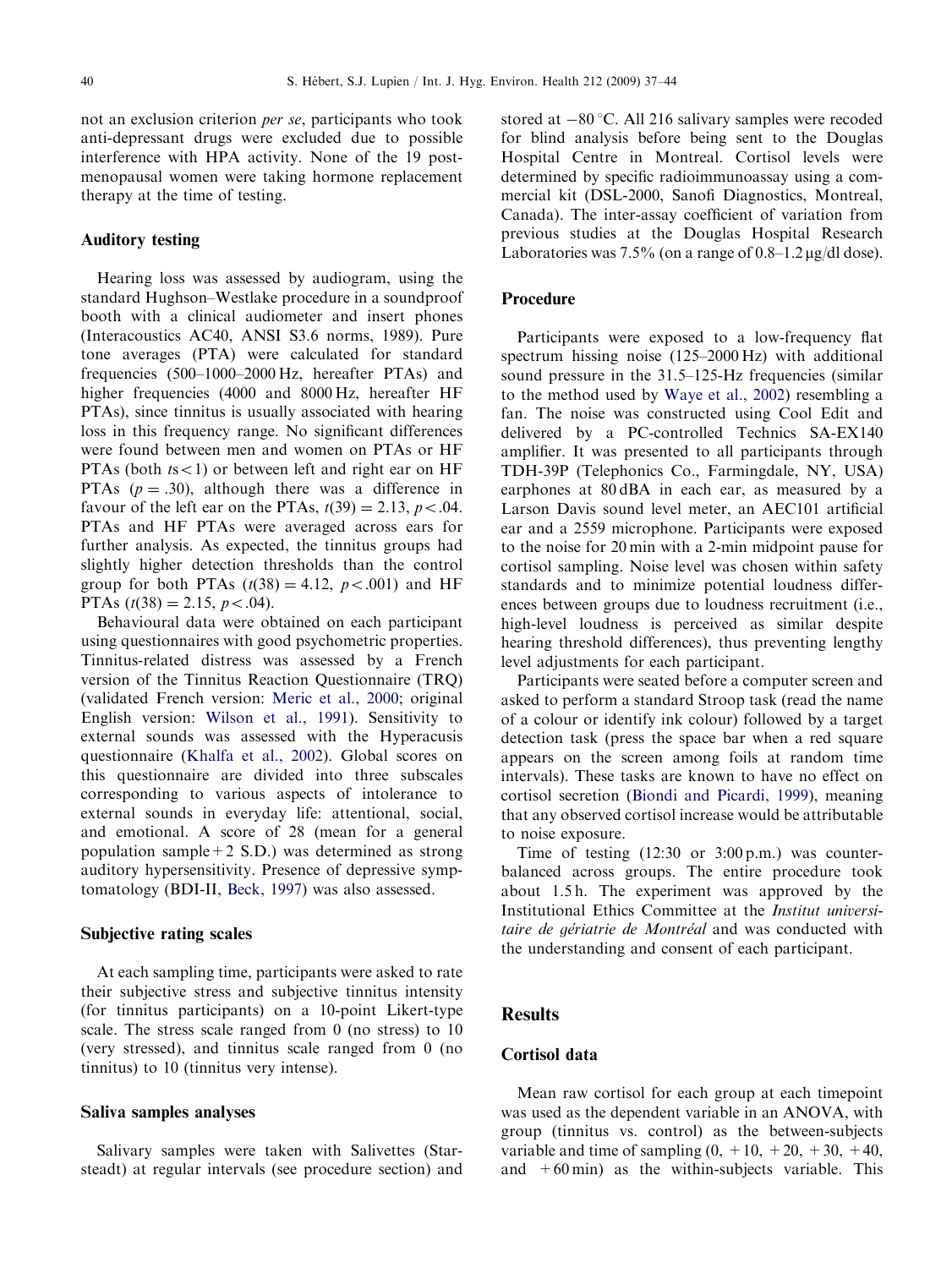

Fig. 1. Mean raw cortisol levels (with S.E.) for tinnitus and control groups.

analysis yielded no interaction between group and time of sampling  $(F<1)$ . A main effect of group was found  $(F(1, 38) = 4.40, p < .05)$ . The tinnitus group had overall lower cortisol levels than the control group (with means of 0.079 and 0.104, respectively). The main effect of time of sampling was also significant:  $F(5, 190) = 8.81$ ,  $p < .001$ . Overall cortisol at  $+30$ , i.e., 10 min after the end of noise (mean  $= .12$ ) was significantly higher than at  $+10$ ,  $+40$ , and  $+60$  (means of 0.07, 0.09, and 0.06, respectively,  $p < .05$ ), but not higher than  $+20$  or 0 (means  $= .10$  and .12, respectively,  $p > .05$ ) (Fig. 1).

#### Subjective stress rating scales

On subjective stress ratings ([Fig. 3\)](#page-5-0), the ANOVA, with group (tinnitus vs. control) as the between-subjects variable and time of sampling  $(0, +10, +20, +30, +40,$ and  $+60$  min) as the within-subjects variable, yielded no interaction between group and time of sampling  $(F(5, 190) = 1.03, p = .40)$ , but a significant main effect of group  $(F(1, 38) = 12.60, p < .002)$ . The tinnitus group had overall higher ratings than the control group (means  $= 3.2$  and 1.66, respectively).

There was also a significant main effect of time of sampling  $(F(5, 190) = 25.77, p < .001)$ . Post-hoc comparisons revealed that ratings at  $+10$  and  $+20$ , taken at midpoint and immediately at the end of noise, did not differ from one another (means  $= 3.59$  and 3.21,  $p>0.05$ ), and were higher than those at 0, +30, +40,  $+60$  (means  $= 2.29, 2.10, 1.86,$  and 1.53, respectively,  $p < .05$ ). T0 and  $+60$  also differed from one another  $(p<.05)$  (Fig. 2).

#### Tinnitus intensity rating scales

A main effect of time of sampling was found on tinnitus intensity rating  $(F(5, 95) = 2.92, p < .02)$  [\(Fig. 3,](#page-5-0) thick line). The only significant difference was between



Fig. 2. Subjective stress ratings (with S.E.) for tinnitus and control groups.

tinnitus intensity rating at T+60 and at T+10 ( $p < .05$ ) for Tukey post-hoc comparisons). The remaining intensities did not differ from one another (all  $p's > .05$ ).

#### Tinnitus intensity rating and tinnitus-related distress

A median split on the TRQ scores was performed to examine the contribution of tinnitus-related distress to tinnitus intensity ratings. As the median score on the TRQ was 17, 10 participants were assigned to the low distress group  $(<17)$  and 10 to the high distress group  $(>17)$ . An ANOVA was performed on tinnitus ratings with group (low, high distress) as the between-subjects factor and time of sampling (0 to  $+30$ ) as the withinsubjects factor. A significant interaction between group and time of sampling was found  $(F(5, 90) = 3.071,$  $p < .02$ ), but not a main effect of group  $(F(1, 18)) =$ 1.425,  $p = .25$ ). Ratings for the high distress group were higher than for the low distress group at  $+10$  (mean $s = 6.28$  and 4.17,  $p < .04$ ), and marginally so at  $+20$ (means = 6.17 and 4.17,  $p < .06$ ) and +30 (means = 5.9) and 4.11,  $p < .06$ ), but *not* at 0, +40, or +60 (all  $p$ 's > .05) (see [Fig. 3](#page-5-0)).

This effect was further supported by significant correlations between tinnitus intensity ratings and TRQ scores at sampling timepoints  $+10$ ,  $+20$ , and  $+30$ (with  $r$  values between .50 and .61,  $p$  values between .001 and .03).

#### Questionnaire data

Data are summarized in [Table 2.](#page-5-0) Groups differed on total Hyperacusis scores  $(F(1, 37) = 8.18, p < .008)$ , with means of 20.5 and 12.68 for tinnitus and controls,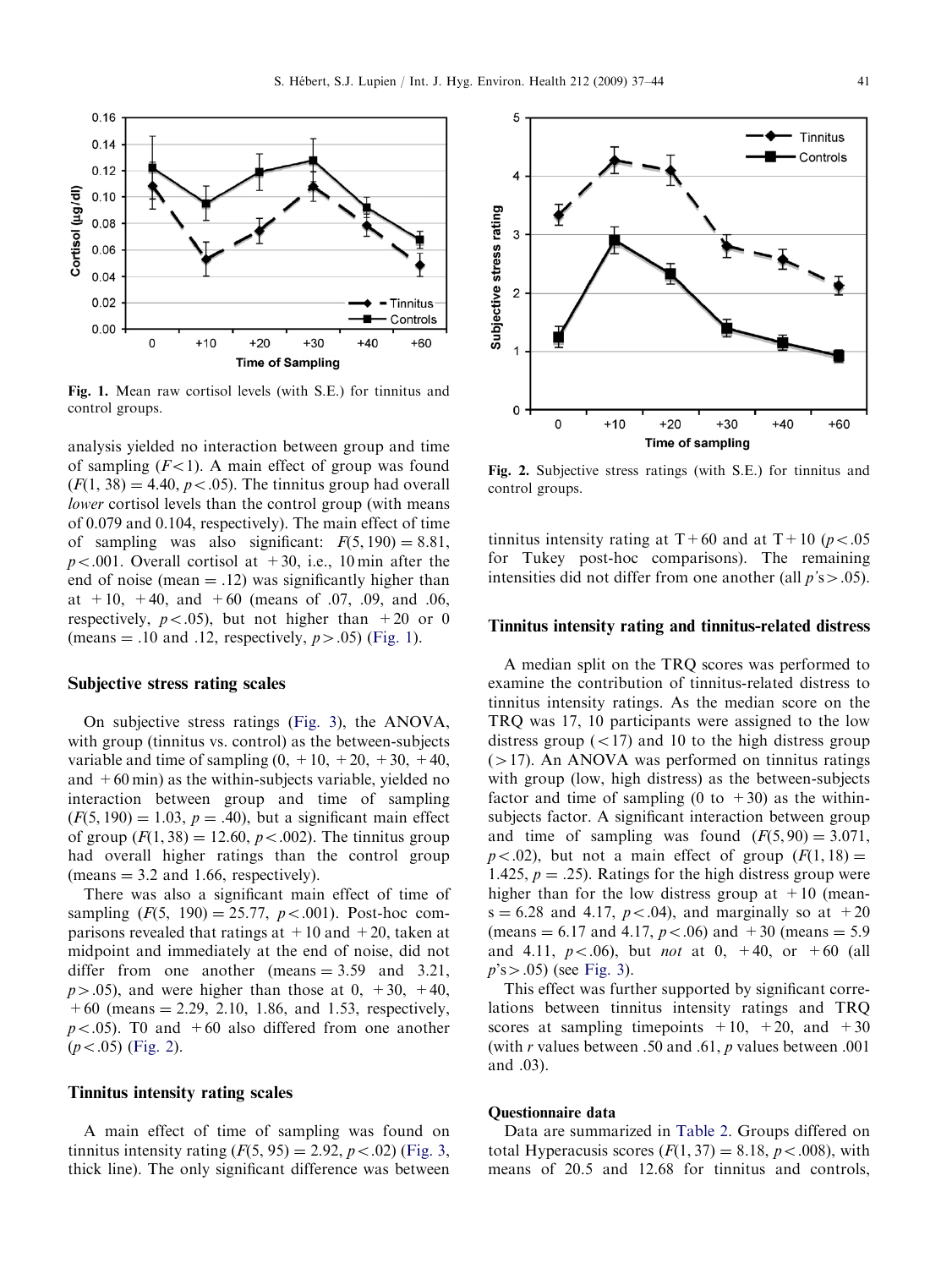<span id="page-5-0"></span>respectively. The tinnitus group also had higher scores on the social (means  $= 9.10$  and 4.12,  $p < .001$ ) and emotional (means  $= 6.75$  and 4.74,  $p < .04$ ) subscales, but not on the attentional subscale (means  $= 4.65$  and 3.74,  $p = .34$ ). The two groups differed only marginally on depressive symptomatology  $(t(38) = 1.9, p < .07)$ .

#### Correlations between measures

Correlations were run between psychometric measures (total Hyperacusis and BDI-II scores), PTAs, PTAs HF, and cortisol data (see Table 2). Significant correlations were found between BDI-II and Hyperacusis scores  $(r(38) = .48, p < .003)$ , and between Hyperacusis and PTAs  $(r(38) = .43, p < .006)$ . Total cortisol secretion was also negatively correlated with Hyperacusis  $(r(38) = -.38, p < .02)$ , but not with PTAs or PTAs HF (both  $p$ 's  $> .10$ ).

For the tinnitus groups only, additional significant correlations were found between TRQ and BDI-II scores  $(r(19) = .65, p < .002)$  and between TRQ and Hyperacusis scores  $(r(19) = .62, p < .004)$ .

Finally, to determine whether the BDI-II, hyperacusis, or PTA-high scores best explain total cortisol secretion, they were entered as predictors in a stepwise multiple regression with total cortisol secretion as the



Fig. 3. Tinnitus subjective intensity ratings (with S.E.).

Table 2. Mean scores (S.D.) on the Hyperacusis and BDI-II questionnaires

dependent variable. Hyperacusis explained 14% of the variance  $(R^2 = 0.144, p < 0.02)$ . PTA-high and Beck scores did not add to the explained variance and were not considered in the model.

#### **Discussion**

The main findings of this study are that noise exposure at well below current safety standards increase (1) cortisol secretion in well-screened adults with tinnitus and healthy controls; (2) subjective stress levels; and (3) tinnitus intensity, especially in tinnitus sufferers that are already distressed by the condition.

Previous human and animals studies that have found cortisol increases with noise have used either longer exposure time, higher noise levels, or both. No data are currently available on specific dose/response in relation to cortisol in a laboratory setting. Until studies examine which specific types of noise, and at what levels, are needed to elicit a stress response from the HPA axis, it will be difficult to compare noise with, for instance, psychosocial stress tasks, which are widely reported in the stress literature. Here, after an initial drop from time 0, which could likely be attributed to stressful laboratory testing conditions, cortisol levels increased steadily during noise exposure, typically peaked after about 30 min, and then dropped when the noise was stopped. Both groups displayed this response, although lower cortisol levels were found in the tinnitus group, consistent with our previous study (Hébert and Lupien, [2007\)](#page-6-0). A similar time course was used in the present study, but a stronger effect is seen than with the techno music used in our previous study (Hébert et al., 2005). It is noteworthy that current provincial standards allow workers to be exposed to continuous noise at 85 dBA up to 16 h. Given that our findings show increased cortisol, subjective stress, and tinnitus intensity with a common noise type fan at 80 dBA for only 20 min in relatively healthy people, this does not bode well for the long-term impacts of lengthy exposures on health and well-being. Exposing participants to higher noise levels in the present study would have posed serious ethical problems.

|                      | Tinnitus ( $n = 20$ ) | Controls $(n = 20)$ | p       |
|----------------------|-----------------------|---------------------|---------|
| <b>Hyperacusis</b>   |                       |                     |         |
| Attentional subscale | 4.65(2.94)            | 3.60(2.95)          | n.s.    |
| Social subscale      | 9.10(3.81)            | 4.21(3.74)          | $-.001$ |
| Emotional subscale   | 6.75(2.73)            | 4.74(2.94)          | $-.04$  |
| Total                | 20.50(8.33)           | 12.68(8.73)         | $-.008$ |
| BDI-II               | 8.75(6.37)            | 5.25(5.2)           | $-.07$  |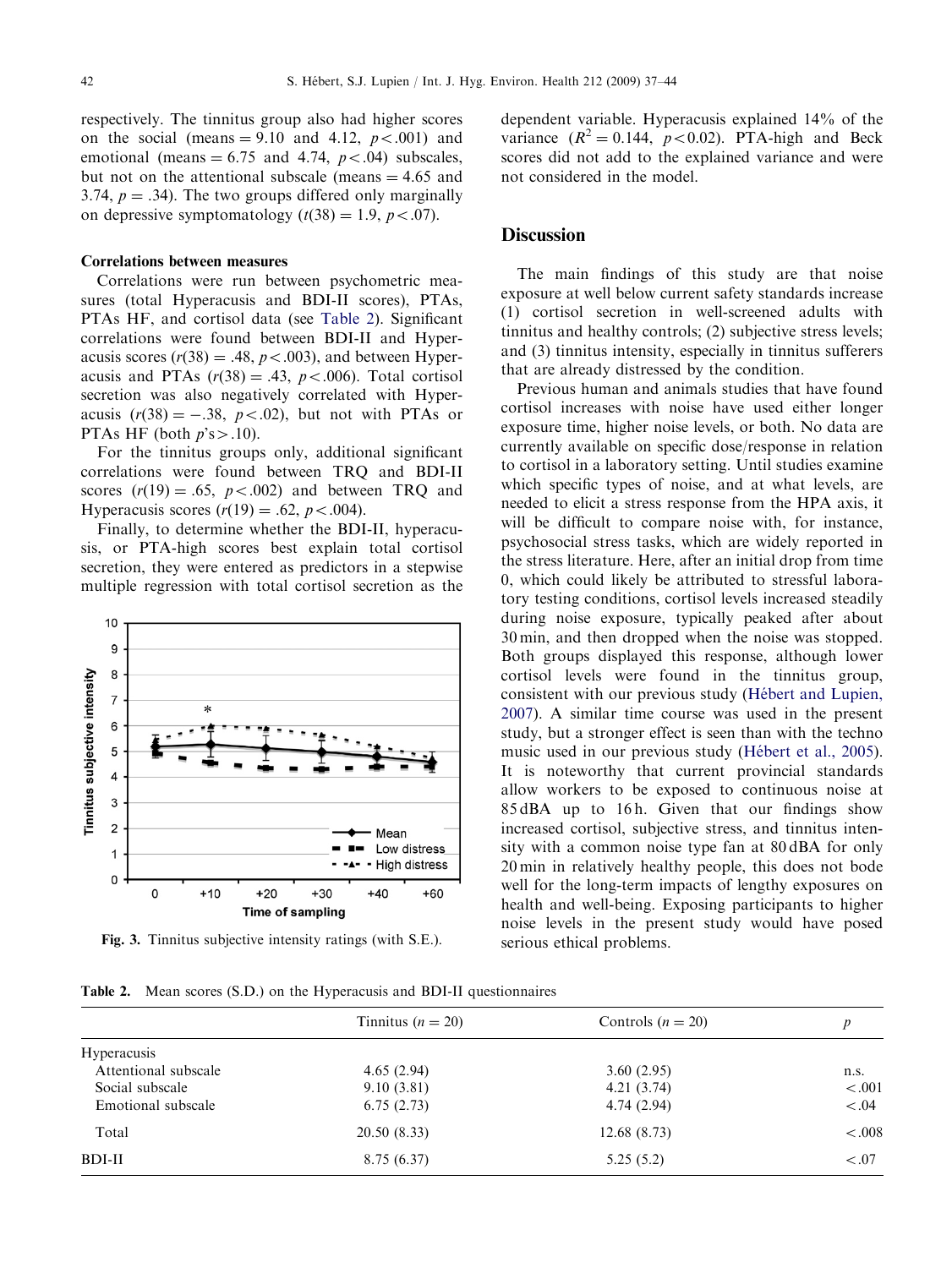<span id="page-6-0"></span>Paradoxically, the hearing loss group also showed greater sensitivity to sound, a finding that we have reported previously (Hébert et al., 2004; Hébert and Lupien, 2007; Hébert and Carrier, 2007). It may be related to mechanisms of tinnitus, such as decreased central inhibition (Eggermont and Roberts, 2004). More importantly, we show that participants with hearing problems (hearing loss, hyperacusis, and tinnitus) are more subjectively stressed under noise exposure, and that tinnitus increases, especially in those who are most distressed by it. These are also the most sensitive to noise. Indeed, in keeping with previous work, noise sensitivity was found to explain part of the variance related to total cortisol secretion ([Waye et al.,](#page-7-0) [2002](#page-7-0)). To our knowledge, our study is the first to demonstrate these effects. We may therefore conclude that noise exposure is more effective in increasing tinnitus intensity than psychosocial stress, even in short time frames.

Our study is limited by the fact that only cortisol levels were examined. The perception of a stressor by the brain triggers a complex cascade of events that include secretion of corticotropin-releasing hormone (CRH; a neuropeptide) by the hypothalamus, and adrenocorticotropin (ACTH) from the pituitary. The production of CRH and ACTH is triggered at a much faster rate following the perception of a stressor, when compared to the production of cortisol, which occurs after activation from ACTH on the adrenal glands. Since we did not measure CRH (in cerebrospinal fluid) or ACTH (in blood), it is thus possible that the time-course of activation of the HPA axis in tinnitus patients and controls is different than what we report for cortisol. However, it is important to note that salivary cortisol levels have been shown to be sensitive to an acute stress response, and consequently, we feel confident that the cortisol effects we see in this study are a result of noise exposure rather than of long-term exposure to stress in our groups of participants.

In conclusion, noise exposure, even within safety limits, has an effect on the HPA axis responsible for cortisol secretion, subjective stress, and tinnitus intensity. Our results point to the need for further studies to examine the effects of various noise levels and types on healthy as well as clinical populations.

## Acknowledgements

We thank the Fonds de la Recherche en Santé du Québec and the Canadian Institutes for Health Research for salary supports awarded to S.H. and S.J.L., respectively. This research was made possible, thanks to research grants from The Hearing Foundation of Canada and, for S.H., from the Canadian Institutes for Health Research.

## **References**

- Alpini, D., Cesarini, A., 2006. Tinnitus as an alarm bell: stress reaction tinnitus model. ORL 68, 31–37.
- Andersson, G., Stromgren, T., Strom, L., Lyttkens, L., 2002. Randomized controlled trial of internet-based cognitive behavior therapy for distress associated with tinnitus. Psychosom. Med. 64, 810–816.
- Babisch, W., 2003. Stress hormones in the research on cardiovascular effects of noise. Noise and Health 5 (18), 1–11.
- Beck, A.T., 1997. Beck Depression Inventory-II. The Psychological Corporation. Harcourt Canada Assessment Company, Toronto.
- Bigert, C., Bluhm, G., Theorell, T., 2005. Saliva cortisol a new approach in noise research to study stress effects. Int. J. Hyg. Environ. Health 208 (3), 227–230.
- Biondi, M., Picardi, A., 1999. Psychological stress and neuroendocrine function in humans: the last two decades of research. Psychother. Psychosom. 68, 114–150.
- Budd, R.J., Pugh, R., 1996. Tinnitus coping style and its relationship to tinnitus severity and emotional distress. J. Psychosom. Res. 41, 327–335.
- Davis, A.C., 1995. Hearing in Adults. Whurr, London, UK.
- Eggermont, J.J., Roberts, L., 2004. The neuroscience of tinnitus. Trends Neurosci. 27, 876–882.
- Hébert, S., Carrier, J., 2007. Sleep complaints in elderly tinnitus patients: a controlled study. Ear Hear. 28 (5), 649–655.
- Hébert, S., Lupien, S.J., 2007. The sound of stress: blunted cortisol reactivity to psychosocial stress in tinnitus sufferers. Neurosci. Lett. 2007. Epub 2006 November 2; January 10; 41(2):138–42.
- Hébert, S., Paiement, P., Lupien, S.J., 2004. A physiological correlate for the intolerance to both internal and external sounds. Hear. Res. 190, 1–9.
- Hébert, S., Béland, R., Dionne-Fournelle, O., Crête, M., Lupien, S.J., 2005. Physiological stress response to videogame playing: the contribution of built-in music. Life Sci. 76, 2371–2380.
- Henry, J.L., Wilson, P.H., 2001. The Psychological Management of Chronic Tinnitus. Allyn Bacon, Boston.
- Holgers, K.M., Erlandsson, S.I., Barrenas, M.L., 2000. Predictive factors for the severity of tinnitus. Audiol. 39, 284–291.
- Holgers, K.-M., Zöger, S., Svedlund, K., 2005. Predictive factors for development of severe tinnitus suffering – further characterisation. Int. J. Audiol. 44, 584–592.
- Khalfa, S., Dubal, S., Veuillet, E., Peretz-Dias, F., Jouvent, R., Collet, L., 2002. Psychometric normalization of a hyperacusis questionnaire. ORL J. Otorhinolaryngol. Relat. Spec. 64, 436–442.
- Kirschbaum, C., Hellhammer, D.H., 1994. Salivary cortisol in psychoendocrine research: recent developments and applications. Psychoneuroendocrinology 19, 313–333.
- Lockwood, A.H., Salvi, R.J., Coad, M.L., Towsley, M.L., Wack, D.S., Murphy, B.W., 1998. The functional neuroanatomy of tinnitus: evidence for limbic system links and neural plasticity. Neurology 50, 114–120.
- Melamed, S., Bruhis, S., 1996. The effects of chronic industrial noise exposure on urinary cortisol, fatigue and irritability: a controlled field experiment. J. Occup. Environ. Med. 38, 252–256.